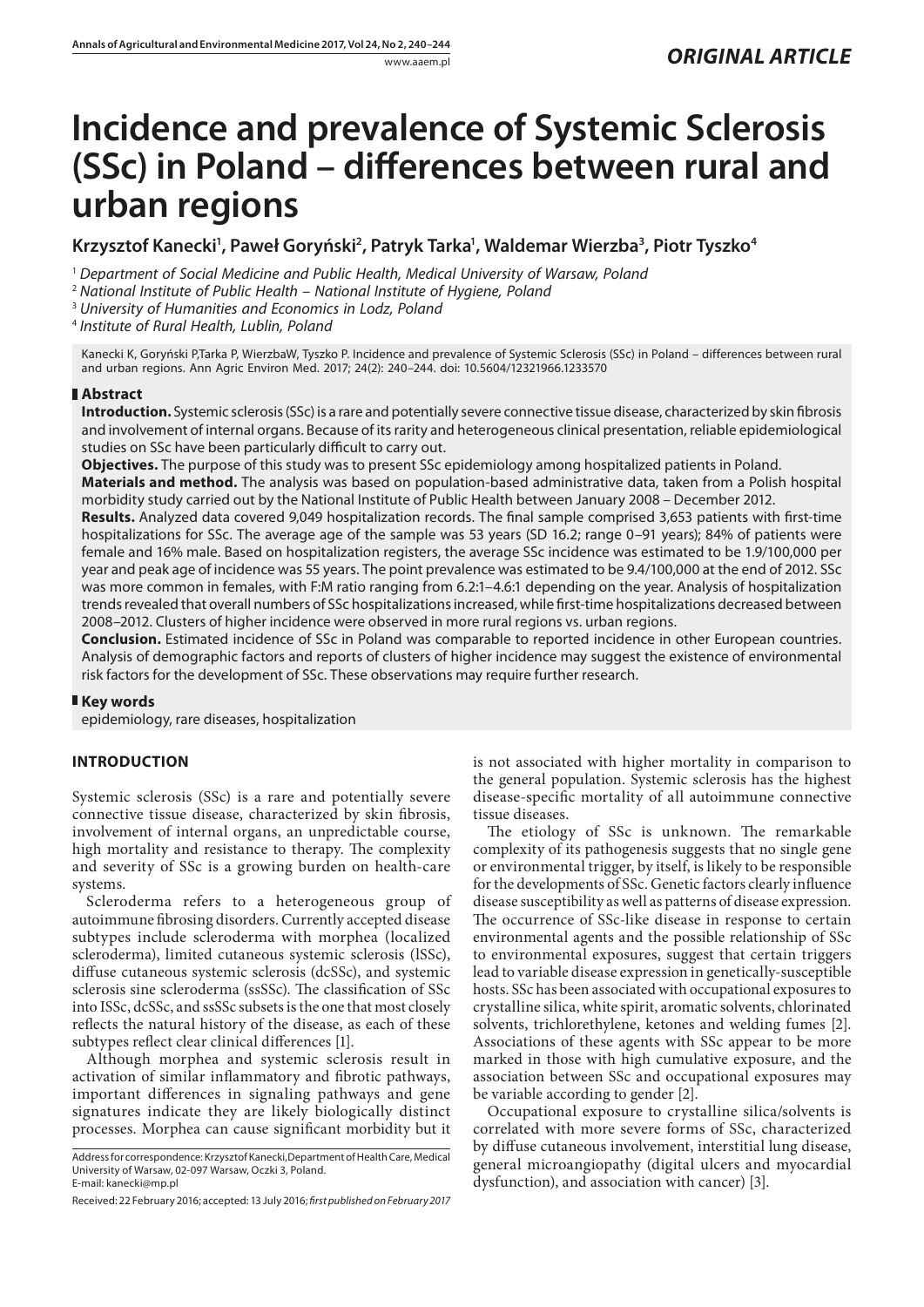**Prevalence and incidence.** The estimated prevalence of SSc in a large cohort in the United States for the period 1989– 1991 was 240 per million adults (95 % CI 213–274) with an annual incidence of 19.3 new cases per million adults per year (95% CI 12.4–30.2), gender- and race-specific prevalence estimates were significantly higher for women than for men, and for blacks than for whites [4]. Other population studies suggest that SSc occurs more frequently in the United States than other regions, such as continental Europe, the United Kingdom, and in some areas in Asia [5]. SSc prevalence in Quebec, Canada was higher among older individuals, particularly in urban women (161.2 cases per 100,000; 95% CI 148.6–175.0), and lowest in young men in rural areas, (2.8 cases per 100,000; 95% CI 1.4–4.8) [6]. The prevalence of SSc in Alberta, Canada, was 58 cases per 100,000 females (95% CI 51–65) and 10 cases per 100,000 males (95% CI 7–14), with a trend toward higher SSc prevalence in rural residents [7]. In the multi-ethnic country of France, the prevalence of SSc (per 100,000 adults) was 15.8 (95% CI: 12.9–18.7) and respective prevalences for European and non-European residents of France were 14 per 100,000 (95% CI: 11.2–17) and 21 per 100,000 (95% CI: 12.8–29.3), which suggests that there may be an influence of ethnic origin on the pathogenesis of SSc [8]. A study conducted in southeast Norway on a sample of 2,707,012 individuals (56% of the total Norwegian population) used the ACR and/or the Medsger and LeRoy SSc criteria to determine a point prevalence of 9.9/100,000 (95% CI 8.8, 11.2) in 1999–2009. The estimated prevalences of lSSc, lcSSc and dcSSc subcategories were 1.3/100,000 (95% CI 0.9–1.8), 6.9/100,000 (95% CI 5.8–7.8) and 1.8/100,000 (95% CI 1.4–2.5), respectively [9].

The adult prevalence in 1998–2010 and annual incidence in 2006–2010 of SSc in the Skåne region in Sweden were 30.5 and 1.9 per 100,000 inhabitants, and a majority (82%) of the prevalent cases had the lcSSc subtype [10].

In a systematic literature review analyzing articles published from 1969–2006, the yearly international prevalence of SSc increased from 0.7/100,000–48.9/100,000, and the yearly incidence increased from 0.06/100,000–12.2/100,000 [11]. In this review, an unusually high prevalence of SSc was reported in some regions. Ontario, Canada, Rome, Italy, and areas near airports in London, England, reported rates of SSc that were 3, 5, and 1,000 times greater than expected, respectively. Thus, there appears to be spatio-temporal clustering of SSc.

Incidence may be more difficult to estimate than prevalence due to differences in physician awareness of the disease and inconsistency in the reliability of ascertainment methods. The overall incidence of SSc among United States adults is approximately 20 per million per year [5]. In northwestern Spain, the age- and gender-adjusted average annual incidence over the 19-year study period was 2.3 (95% CI, 1.6–2.5) per 100,000 population aged 15 years and older. The incidence was higher in women (3.5 per 100,000 [95% CI, 2.3–3.9]) than men (1.0 per 100,000 [95% CI, 0.5–1.4]); p < 0.001) [12].

**Risk factors.** Evidence from multiple sources indicates that SSc does not occur randomly in the population; there are particular groups who are at greater risk. While SSc may occur at any age, it mainly affects adults. SSc is more common in females and among individuals of African origin. Reports of sporadic clusters of higher prevalence suggest that there may be environmental risk factors. Exposure to silica was first suggested as a risk factor for SSc in 1917, and is officially recognized in France for purposes of workers' compensation. Exposure to silica dust appears to be an environmental trigger, but this only accounts for a small proportion of male cases [13]. Occupational exposures associated with SSc development include crystalline silica, white spirit, aromatic solvents, chlorinated solvents, trichloroethylene, ketones and welding fumes [2]. Solvent exposure has been associated with SSc in several rigorous case-control studies. Data on the relationship between SSc and other suspected toxic agents (epoxy resins, vibrations, welding fumes) is currently insufficient to draw causal inferences [14]. The severity of SSc (determined by the extent of diffuse cutaneous lesions, pulmonary involvement, and immunological profile) is probably associated with occupational exposure [14].

**Survival in SSc.** Compared to the general population, lifespan among patients with SSc is significantly reduced [12]. Lung involvement and sclerodermal renal crisis were found to be independently associated with reduced survival [15]. Cardiac involvement, diffuse cutaneous SSc, and hypertension are associated with worse survival [16]. Other studies have confirmed the presence of diffuse cutaneous forms and renal involvement as independent risk factors for SSc-related mortality [17]. Post-diagnosis survival has improved over the past few decades, with current mean survival approximately 12 years after diagnosis [5]. Age at disease onset has been associated with differences in clinical presentation and disease course [18]. Older patients with SSc are at greater risk for pulmonary hypertension, renal impairment, cardiac disease, and muscle weakness [19].

Gastrointestinal tract (GIT) involvement commonly affects patients with SSc, causing complications like malabsorption, weight loss and severe malnutrition [20]. In a recent study, it was reported that the Total GIT Score provides greater discrimination between mild, moderate, and severe self-rated GIT involvement than individual scales [21].

Juvenile or childhood onset systemic sclerosis is rare. Patients with juvenile onset SSc more frequently have an overlap syndrome with PM-DM, higher frequency of skeletal muscle involvement, serum anti-PM-Scl and anti-U1RNP antibody, fatal cardiac disease, and improved survival compared with adult onset SSc cases [22]. In patients with juvenile onset disease, the prevalence of lung fibrosis and scleroderma renal crisis was low; however, the rate of cardiac involvement was higher than that in adult patients [23].

### **OBJECTIVES**

The purpose of this study was to present SSc epidemiology among hospitalized patients in Poland.

#### **MATERIALS AND METHOD**

The analysis was based on population-based administrative data, collected between January 2008 – December 2012. Analyzed data covered 9,049 hospitalization records, 3,653 of which reflected first time hospitalizations for SSc. Data were collected by the National Institute of Public Health as part of the Polish hospital morbidity study. Data on all inpatients discharged alive or dead from all hospitals, excluding psychiatric and military hospitals, are obligatorily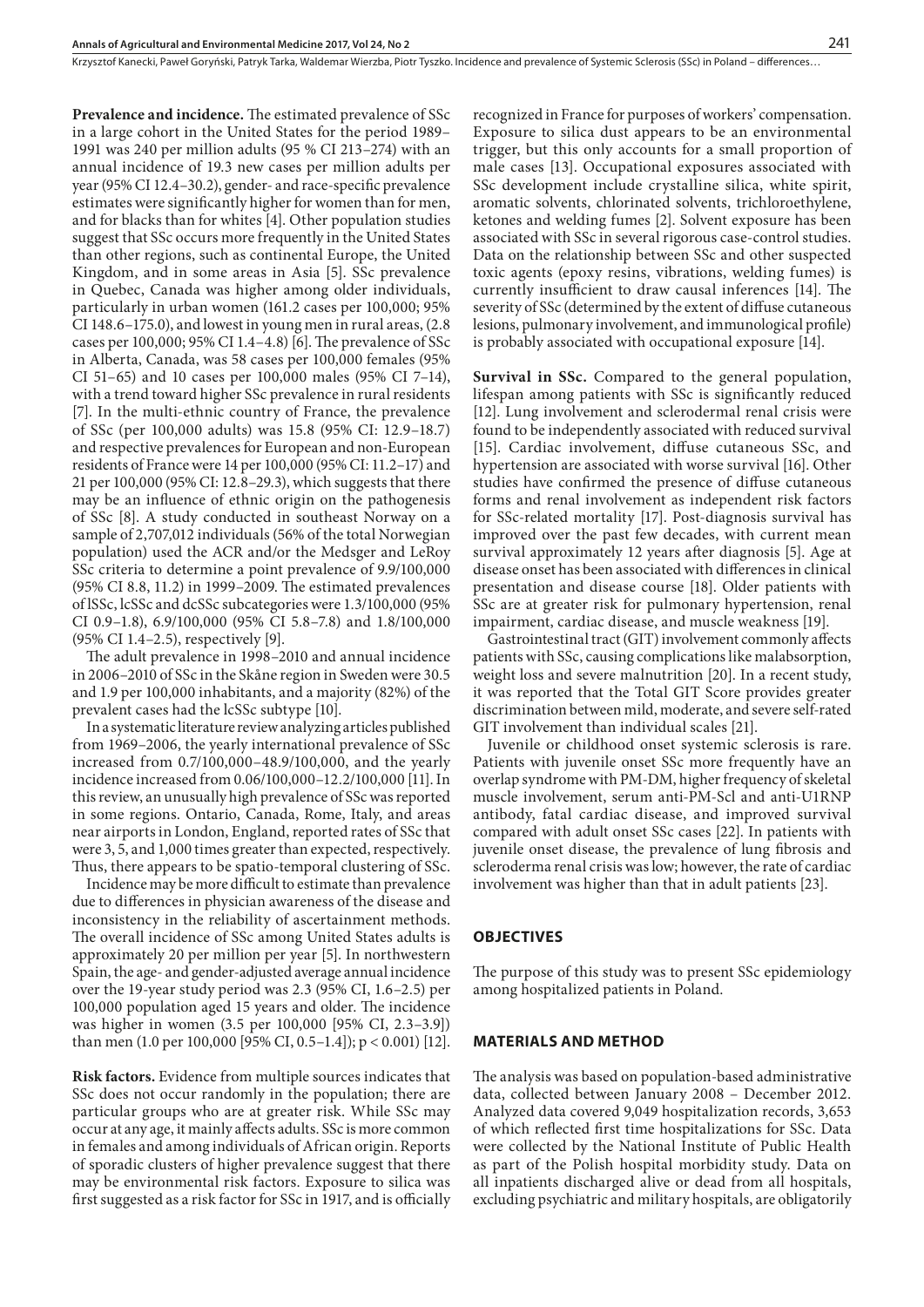sent to the Institute, usually on a monthly basis. The database contains information about each hospitalization, including ICD-10 codes of the admitting diagnosis and comorbidities, dates of admission and discharge, birth date, gender, and place of residence. The database does not contain patients' names. Demographic data for the general Polish population was obtained from The Central Statistical Office in Poland [24]. Two analytic samples were considered in the current study: 1) all hospitalizations for SSc during the study period, and 2) all hospitalization records of patients with a first-time hospitalization for SSc. SSc as potentially severe connective tissue disease, characterized by skin fibrosis and involvement of internal organs, often requires hospitalization and therefore, analysis of hospitalization cases may provide a good estimate of the SSc incidence and prevalence in Poland.

**Statistical analysis.** Statistical analyses were performed using Statistica Software (StatSoft, Inc., 2011). Descriptive statistics assessed included means, medians and ranges for continuous variables, and absolute numbers and proportions for categorical data.

#### **RESULTS**

Between 2008–2012, there were 9,049 hospitalizations of patients admitted with SSc. Among these, 3,653 SSc patients were hospitalized for the first time. The mean age of the sample was 53 years (median 55; SD 16.2; range: 0–91). The study sample was comprised of 584 (16%) male and 3,065 (84%) female patients. The gender of four patients was recorded as 'undetermined'. Based on hospitalization records and census data, the yearly incidence of SSc was estimated to be 1.9 /100,000, with peak incidence occurring at the age of 55 years and the point prevalence to be 9.4 /100,000 at the end of 2012.

Over the course of the study period, the overall number of hospitalizations increased, while the number of first-time hospitalizations (used as a proxy of incident SSc), decreased. Details about first time and all hospitalizations of SSc patients in every analyzed year are presented in Tables 1 and 2.

Among SSc patients with first time hospitalizations, 65% resided in more urban areas, 33% resided in more rural areas, and no information about residence was available for 2% of patients. For all SSc hospitalizations combined, the urban vs. rural breakdown was similar.

The sample of all hospitalizations consisted of 1,568 (17.3%) male patients and 7,477 (82.6%) female patients, with 4 patients of undetermined gender. The mean age for all hospitalizations was 53.2 years (SD 14.6; median: 55; range: 1–91). Among overall SSc hospitalizations, more than half (53.4%; n=4834) were related to a progressive form of SSc, followed by ISSc (4.3%; n=389). Other hospitalizations were related to other forms of SSc.

During the study period, 62 SSc patient died while hospitalized. The most common causes of death were cardiac failure (n=28), respiratory failure (n=16), and SSc (n=6). Hospitalizations for SSc were mainly in the departments of rheumatology (64%), dermatology (19.5%), internal medicine (6.2%), allergology (1.8%), and paediatrics (1.1%). There was no seasonality in overall and first-time SSc hospitalizations.

#### **Table 1.** All hospitalizations in 2008–2012

|                              | 2008 | 2009 | 2010 | 2011 | 2012 |
|------------------------------|------|------|------|------|------|
| Progressive SSc              | 823  | 999  | 920  | 1068 | 1024 |
| LSSC syndrome                | 51   | 78   | 70   | 92   | 98   |
| $SSc - others$               | 680  | 717  | 744  | 867  | 818  |
| All                          | 1554 | 1794 | 1734 | 2027 | 1940 |
| $F/M - All$ hospitalizations | 5.6  | 5.5  | 4.6  | 4.4  | 4.2  |
|                              |      |      |      |      |      |

LSSC – limited cutaneous form of systemic sclerosis (lcssc). The acronym 'LSSC' refers to the 5 main features: calcinosis, Raynaud's phenomenon, esophageal dysmotility, sclerodactyly and telangiectasia. F/M: female – male ratio

**Table 2.** First hospitalizations for SSc in 2008–2012

|                            | 2008 | 2009 | 2010 | 2011 | 2012 |
|----------------------------|------|------|------|------|------|
| Progressive SSc            | 428  | 303  | 221  | 199  | 190  |
| LSSC syndrome              | 51   | 49   | 44   | 35   | 34   |
| $SSc - others$             | 521  | 447  | 365  | 401  | 365  |
| All                        | 1000 | 799  | 630  | 635  | 589  |
| F/M-First hospitalizations | 6.2  | 5.8  | 5.1  | 4.3  | 4.6  |
| $-1$ $-1$ $-1$ $-1$        |      |      |      |      |      |

F/M: female – male ratio

There were several regional clusters of higher first time hospitalizations. Distribution of first time hospitalizations in various regions of Poland per 100,000 people is shown in Figure 1. Higher rates of first-time hospitalizations were seen in the southeastern and eastern regions of Poland, which are predominantly agricultural.



**Figure 1.** First hospitalizations of SSc patients in the Polish provinces (per 100,000 per year)

SSc incidence in this study was more common in females, with the average F:M ratio presented in Tables 1 and 2. SSc was more common in females, with F:M ratio from 6.2:1 -.6:1, depending on the year. The F:M ratio decreased over time, and was more marked among patients with progressive SSc. The age distribution in patients with first time hospitalizations is presented in Figure 2. The median age at first time hospitalization with SSC diagnosis was 53 years (median:55, range: 0–91 years).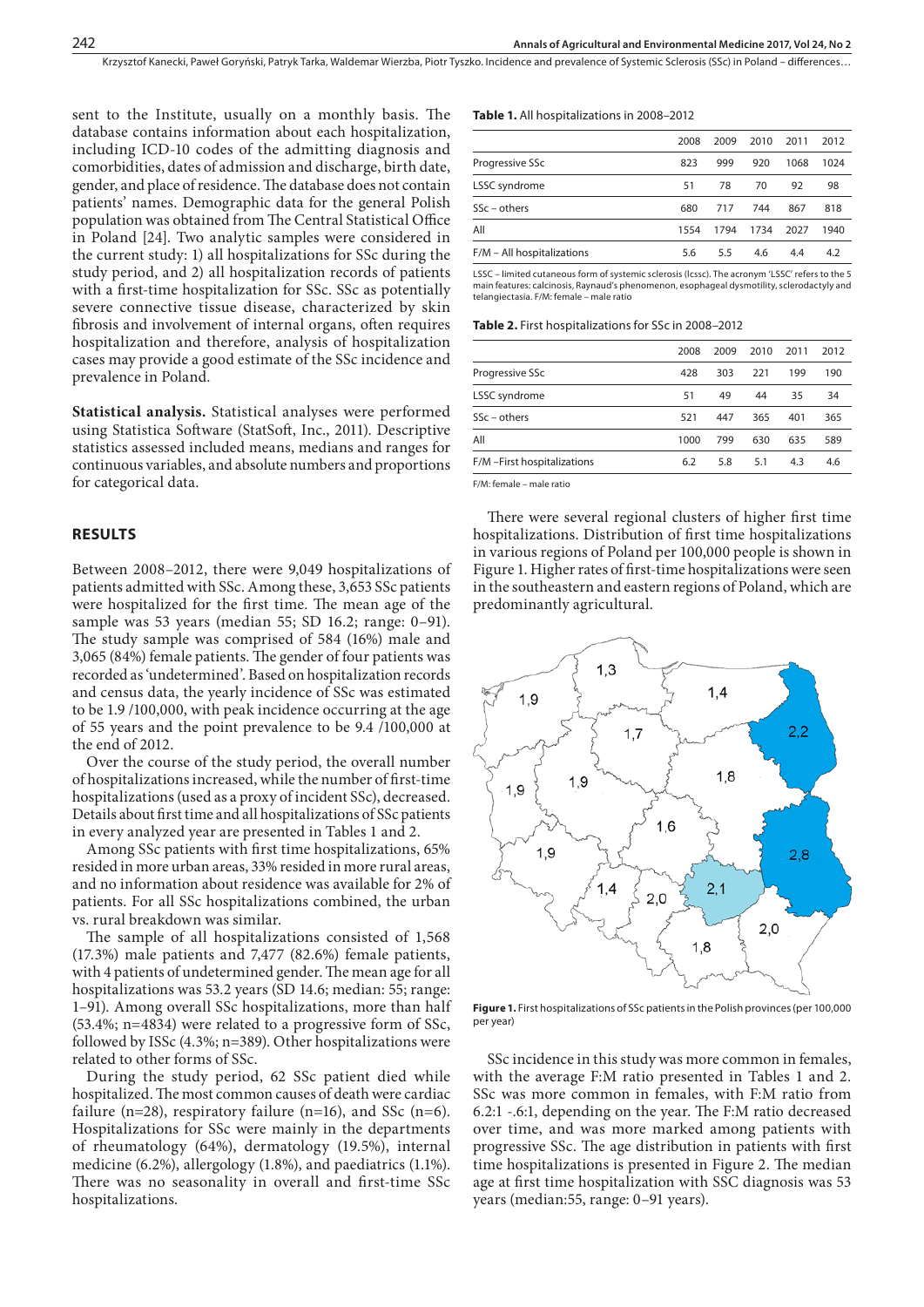Krzysztof Kanecki, Paweł Goryński, Patryk Tarka, Waldemar Wierzba, Piotr Tyszko . Incidence and prevalence of Systemic Sclerosis (SSc) in Poland – differences…



**Figure 2.** Age distribution of SSc patients, 2008–2012.

#### **DISCUSSION**

Because of its rarity and heterogeneous clinical presentation, reliable epidemiological studies on SSc have been particularly difficult to carry out. The epidemiological data on SSc epidemiology in many European countries have been presented in many articles, but no similar data based on a Polish patient population have been published.

Systemic scleroderma, and especially its progressive character, almost always requires diagnosis and treatment in a hospital. The presented study used reported first-time hospitalization as a proxy for incident scleroderma in Poland. The overall annual incidence rate of SSc in the population of the Poland was estimated at 1.9 per 100,000 per year, an incidence comparable with data from the USA [5] and European countries [10, 12].

In the current study, a gradual increase in all hospitalizations of SSc patients was noted, especially for patients diagnosed with progressive SSc. The observed gradual increase may be related to the presence of an unknown factor, such as infectious, allergic, or demographic changes. In northwestern Spain, the overall incidence rates of SSc also increased over the length of an epidemiologic study [12]. Additionally, the observation in the current of a gradual decrease in the female: male ratio over time, and higher rates of first-time hospitalizations that were seen in the southeastern and eastern regions of Poland, may support the concept of an environmental, infectious, or other trigger in a geneticallysusceptible population.

In the presented study, there was a decrease over time in the number of patients hospitalized for the first time. This may indicate that the burden of diagnosis, treatment and care of patients with SSC has shifted to outpatient care. On the other hand, the decrease could be related to the presence of other or unknown infectious, allergic or environmental factors, or the organization of care in Poland. For all hospital admissions of patients with SSc, including those not directly associated with scleroderma, Poland is among the countries with the highest number of hospitalizations [25]. These problems, however, may require further study.

In this study, the peak incidence of SSc occurred at the age of 55 years, and the female to male ratio ranged from 6.2:1–4.6:1. In Norway, the mean age at onset was 47 years and the female:male ratio was 3.8:1. In a Spanish sample, the incidence of SSc was higher in individuals aged 45 years or older, and the mean age at the time of disease diagnosis was 59.8 +/- 13.3 years].

There are a few limitations in this study. An important limitation is that the study relied on hospital discharge records, without information from outpatients. This inaccuracy eventually may result in an underestimate of the true incidence rate. The fact that a case first appeared in the nationwide morbidity registry with a diagnosis of SSc does not necessarily mean that the diagnosis was newly-made. However, the long-term period of analysis seems to greatly improve the ability to assess the SSc incidence.

#### **CONCLUSIONS**

The estimated SSc incidence in Poland was 1.9/100 000 per year, and was comparable to data from other European countries. The point prevalence was estimated to be 9.4 /100,000 at the end of 2012. Between 2008–2012, there were 3,653 hospitalizations of patients admitted with SSc for the first time. Analysis of demographic factors and reports of clusters of higher incidence may suggest the existence of environmental risk factors for the development of SSc. These observations may require further research.

#### **REFERENCES**

- 1. Simeon-Aznar CP, Fonollosa-Pla V, Tolosa-Vilella C, Espinosa-Garriga G, Ramos-Casals M, Campillo-Grau M, et al. Registry of the Spanish network for systemic sclerosis: clinical pattern according to cutaneous subsets and immunological status. Semin Arthritis Rheum. 2012; 41(6): 789–800, http://dx.doi.org/10.1016/j. semarthrit.2011.10.004.
- 2. Marie I, Gehanno JF, Bubenheim M, Duval-Modeste AB, Joly P, Dominique S, et al. Prospective study to evaluate the association between systemic sclerosis and occupational exposure and review of the literature. Autoimmun Rev. 2014; 13(2): 151–6, http://dx.doi. org/10.1016/j.autrev.2013.10.002.
- 3. Marie I, Menard JF, Duval-Modeste AB, Joly P, Dominique S, Bravard P, et al. Association of occupational exposure with features of systemic sclerosis. J Am Acad Dermatol. 2015; 72(3): 456–64, http://dx.doi. org/10.1016/j.jaad.2014.11.027.
- 4. Mayes MD, Lacey JV, Jr., Beebe-Dimmer J, Gillespie BW, Cooper B, Laing TJ, et al. Prevalence, incidence, survival, and disease characteristics of systemic sclerosis in a large US population. Arthritis Rheum. 2003; 48(8): 2246–55, http://dx.doi.org/ 10.1002/art.11073
- 5. Mayes MD. Scleroderma epidemiology. Rheum Dis Clin North Am. 2003; 29(2): 239–54.
- 6. Bernatsky S, Joseph L, Pineau CA, Belisle P, Hudson M, Clarke AE. Scleroderma prevalence: demographic variations in a populationbased sample. Arthritis Rheum. 2009; 61(3): 400–4, http://dx.doi. org/10.1002/art.24339.
- 7. Barnabe C, Joseph L, Belisle P, Labrecque J, Edworthy S, Barr SG, et al. Prevalence of systemic lupus erythematosus and systemic sclerosis in the First Nations population of Alberta, Canada. Arthritis Care Res (Hoboken). 2012; 64(1): 138–43, http://dx.doi.org/10.1002/acr.20656.
- 8. Le Guern V, Mahr A, Mouthon L, Jeanneret D, Carzon M, Guillevin L. Prevalence of systemic sclerosis in a French multi-ethnic county. Rheumatology (Oxford). 2004; 43(9): 1129–37, http://dx.doi.org/10.1093/ rheumatology/keh253.
- 9. Hoffmann-Vold AM, Midtvedt O, Molberg O, Garen T, Gran JT. Prevalence of systemic sclerosis in south-east Norway. Rheumatology (Oxford). 2012; 51(9): 1600–5, http://dx.doi.org/10.1093/rheumatology/ kes076.
- 10. Andréasson K, Saxne T, Bergknut C, Hesselstrand R, Englund M. Prevalence and incidence of systemic sclerosis in southern Sweden: population-based data with case ascertainment using the 1980 ARA criteria and the proposed ACR-EULAR classification criteria. Ann Rheum Dis. 2014; 73(10): 1788–92, http://dx.doi.org/10.1136/ annrheumdis-2013-203618.
- 11. Chifflot H, Fautrel B, Sordet C, Chatelus E, Sibilia J. Incidence and prevalence of systemic sclerosis: a systematic literature review. Semin